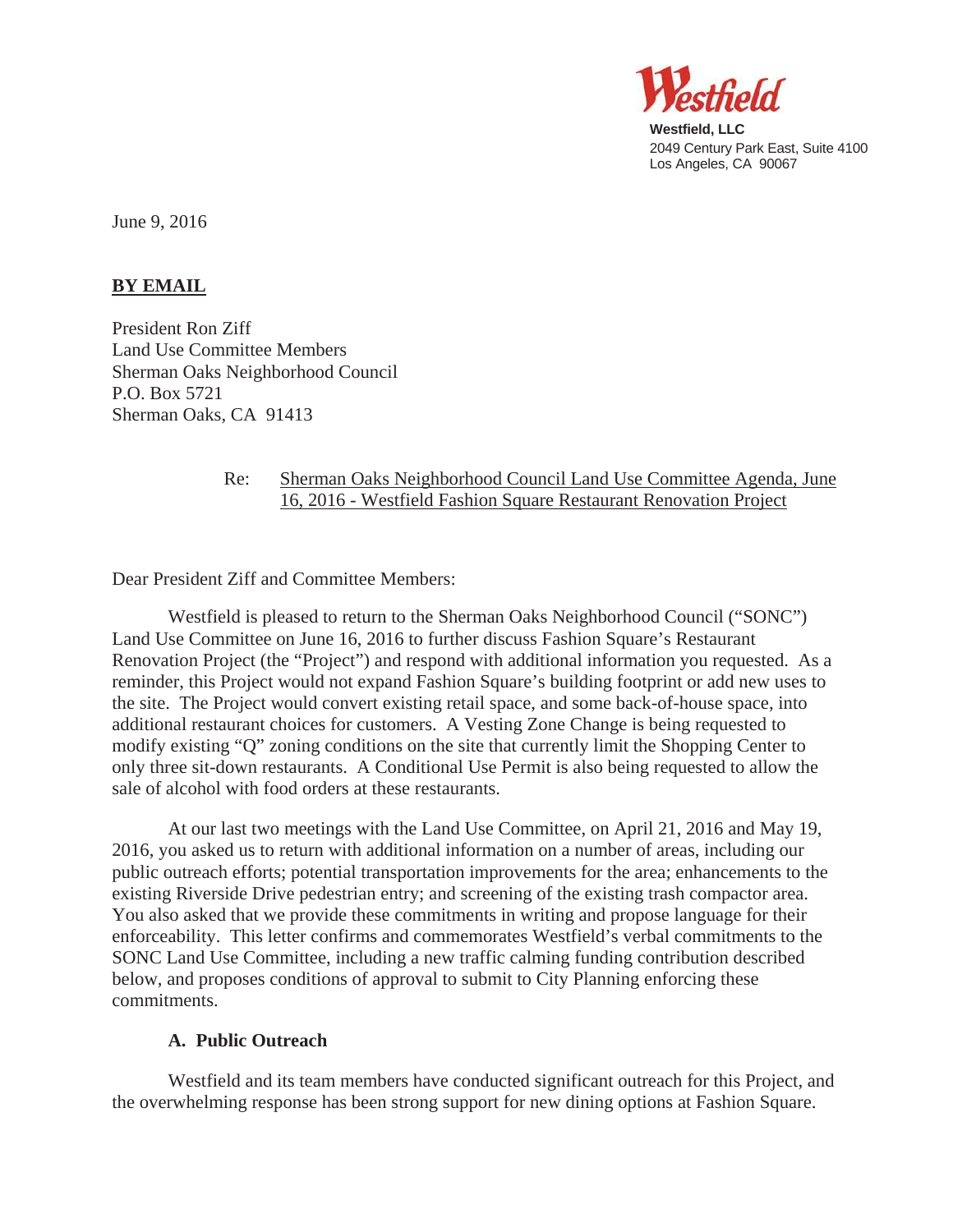Information about the Project has been made easily accessible to any party interested in learning more. A Project fact sheet was mailed to more than 1,400 people in April, and Westfield hosted outreach booths with information about the Project at both the Farmers Market in March and the Health Expo in April, held at Fashion Square. A Community Information Session on the Project was hosted at the Shopping Center in May, and the notice for this information session was mailed to more than 1,400 neighbors. Westfield also set up a Project information page online, and established a community hotline and email address for anyone who was interested in reaching out with questions or comments.

Westfield has also met individually and in groups with numerous community members, including most recently with residents of Library Square, and will continue to do so with anyone who is interested in learning more or discussing the Project. We have presented the Project to your Land Use Committee twice (the upcoming June 16, 2016 meeting will be the third time), with two separate notices mailed out. A presentation was also made to the Sherman Oaks Homeowners Association in April.

The feedback Westfield has received has been extremely supportive. Both surrounding residents and community stakeholders are excited about having new restaurants nearby, as you've heard from public testimony at the prior Land Use Committee meetings.

### **B. Response to Early Feedback - Hours of Operation and Closure of Shopping Center's Riverside Driveways**

We heard two suggestions early-on in response to outreach efforts, and revised the proposed Project to incorporate these requests.

While potential restaurant tenants had asked to stay open until 2:00 am, in response to community feedback, Westfield reduced the requested hours of operation to 11:00 pm Sunday through Thursday, and midnight on Friday and Saturday. This is reflected in Westfield's applications on file with the Department of City Planning.

As requested by the community, Westfield also agreed to close the Shopping Center's driveways to Riverside Drive after 10:00 pm. To ensure the enforceability of this commitment as part of the Project, we propose submitting the following language to the Department of City Planning for inclusion as one of the Project's conditions of approval:

### **Condition of Approval**: Driveways from the property to Riverside Drive shall close after 10:00 pm daily.

#### **C. Transportation Improvements**

The Project is primarily a conversion of existing retail space to new restaurant square footage, therefore the Project will not have significant traffic impacts to any intersections or local streets. LADOT has determined that the Project will generate two new AM peak hour trips, nine new PM peak hour trips, and 14 new Saturday peak hour trips. No mitigation measures are required.

However as a long-time neighborhood stakeholder, Westfield understands the community's focus on traffic issues. For more than ten years, residents living on Matilija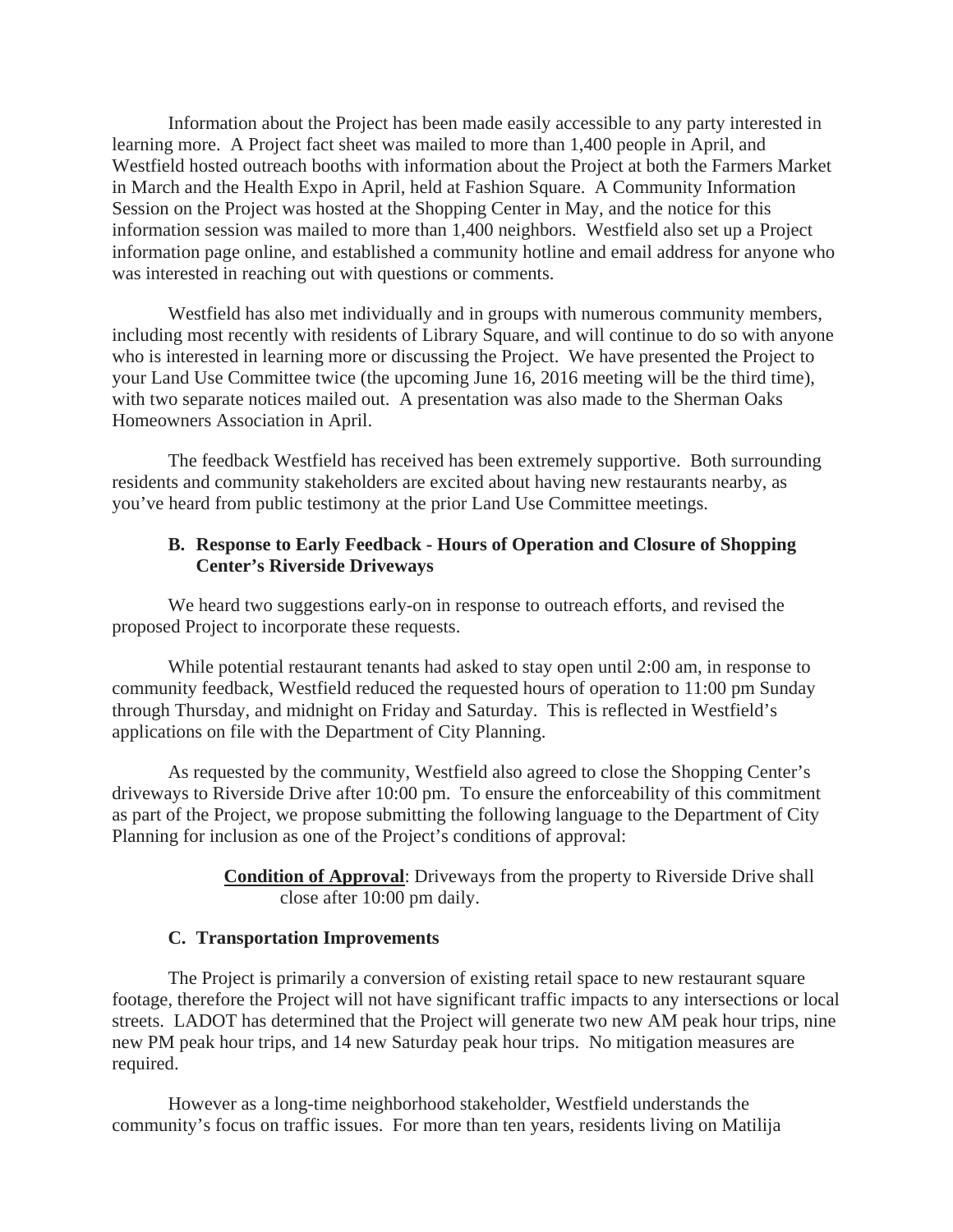Avenue have been pursuing options for traffic calming measures that could be implemented on their street. In light of this history, and as a voluntary measure, Westfield will contribute \$100,000 to implement measures for traffic calming on Matilija Avenue.

Likewise, Westfield recently met with residents of Library Square, located south of the 101 Freeway and west of Hazeltine Avenue, regarding ideas for traffic improvements in their neighborhood. Again, while the Project is not expected to generate any significant traffic impacts to this area, Westfield is a long-time and committed stakeholder of the Sherman Oaks community and is pleased to support its neighbors where possible. Westfield will therefore make an additional contribution of \$50,000 to implement traffic calming measures in the Library Square community.

Westfield strongly agrees that community members should be the ones to decide what improvements are implemented on their streets. To this end, the funds shall be used for any transportation-related improvements supported by the community, and approved by DOT, for Matilija Avenue and Library Square. In addition to funding improvements in the amount of \$150,000, Westfield also agrees to fund the cost of one traffic analysis/ report for each community required by LADOT to approve the chosen transportation improvements.

We understand that these contributions would be included as conditions of support from the Land Use Committee, and Westfield would be pleased to agree to implement these contributions as long as we are able to proceed with the Project without incurring the costs associated with defending litigation challenges. Accordingly, our proposed conditions of your recommendation would require that an escrow account would be opened 60 days after the Project approvals become effective, without litigation challenges, and would be funded immediately with [\$40,000 to Matilija Avenue and \$20,000 to Library Square], with the remaining funds deposited prior to issuance of the first building permit for the Project.

As this commitment has no nexus to any traffic impacts from the Project, the City will not allow this contribution to be made a condition of approval for the Project. However, by execution of this letter, Westfield commits to making the contributions described above.

Westfield is extremely happy to be able to support its neighbors in these efforts, and looks forward to community members working together to implement traffic calming improvements in their neighborhoods.

# **D. Improvements to Existing Riverside Drive Pedestrian Entrance and Trash Compactor Area**

In response to the Land Use Committee's request at our first presentation on April 21, 2016, Westfield committed to improving the existing pedestrian entrance on Riverside Drive to the Shopping Center as part of the proposed Project. Westfield will make this entry considerably more pedestrian-friendly through entry door and façade improvements, as well as additional landscaping. We have included two options for enhancements in the presentation package submitted to the Committee with this letter, and look forward to your thoughts on the preferred option. Additionally, Westfield will screen the existing trash compaction area, as requested, as shown in the attached exhibit.